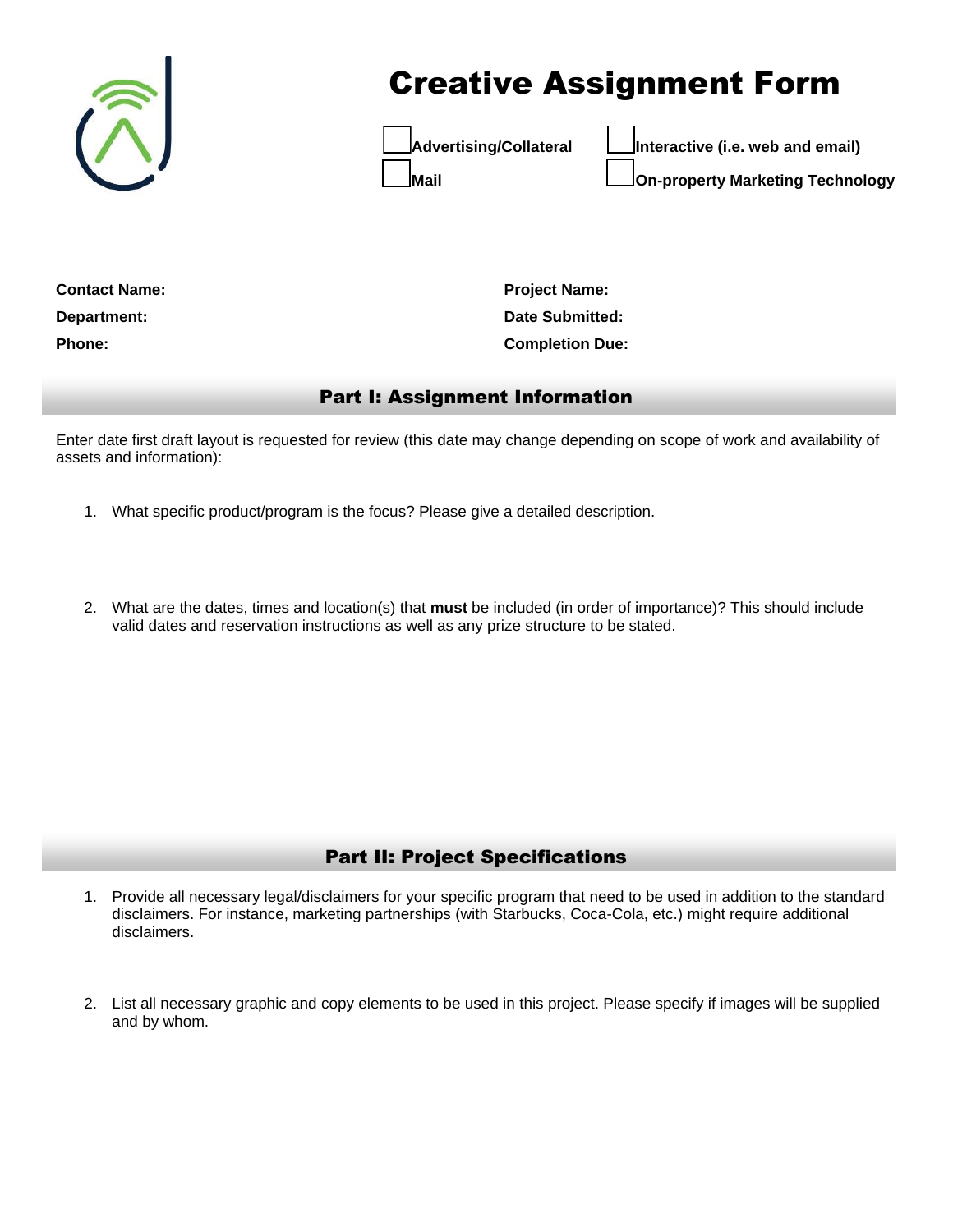#### Part III: Direct Mail Specifications – indicate type of mailer in elements

- 1. Mail Drop Date or Email Deployment Date.
- 2. Offer Valid Date or Event Date
- 3. Does this contain coupons? If yes, indicate the number of coupons and if they require a barcode.
- 4. Type of mailer (email, self-mailer, large or small postcard, letter w/envelope, etc.)
- 5. What are the criteria? Please provide segmentation or other information such as frequency, tier, geography, etc., as applicable. PLEASE ADD ROWS AS NEEDED

| <b>Segment Information</b> | Offer(s) | Is Offer Available In Any Other<br>Way? Please Specify. |
|----------------------------|----------|---------------------------------------------------------|
|                            |          |                                                         |
|                            |          |                                                         |
|                            |          |                                                         |
|                            |          |                                                         |
|                            |          |                                                         |
|                            |          |                                                         |

- 6. Number of versions needed
- 7. Total Quantity (indicate by versions if applicable)
- 8. Budget (please specify printing and postage separately), if applicable
- 9. Postage (First, Bulk, Live Stamp, Indicia, etc.)